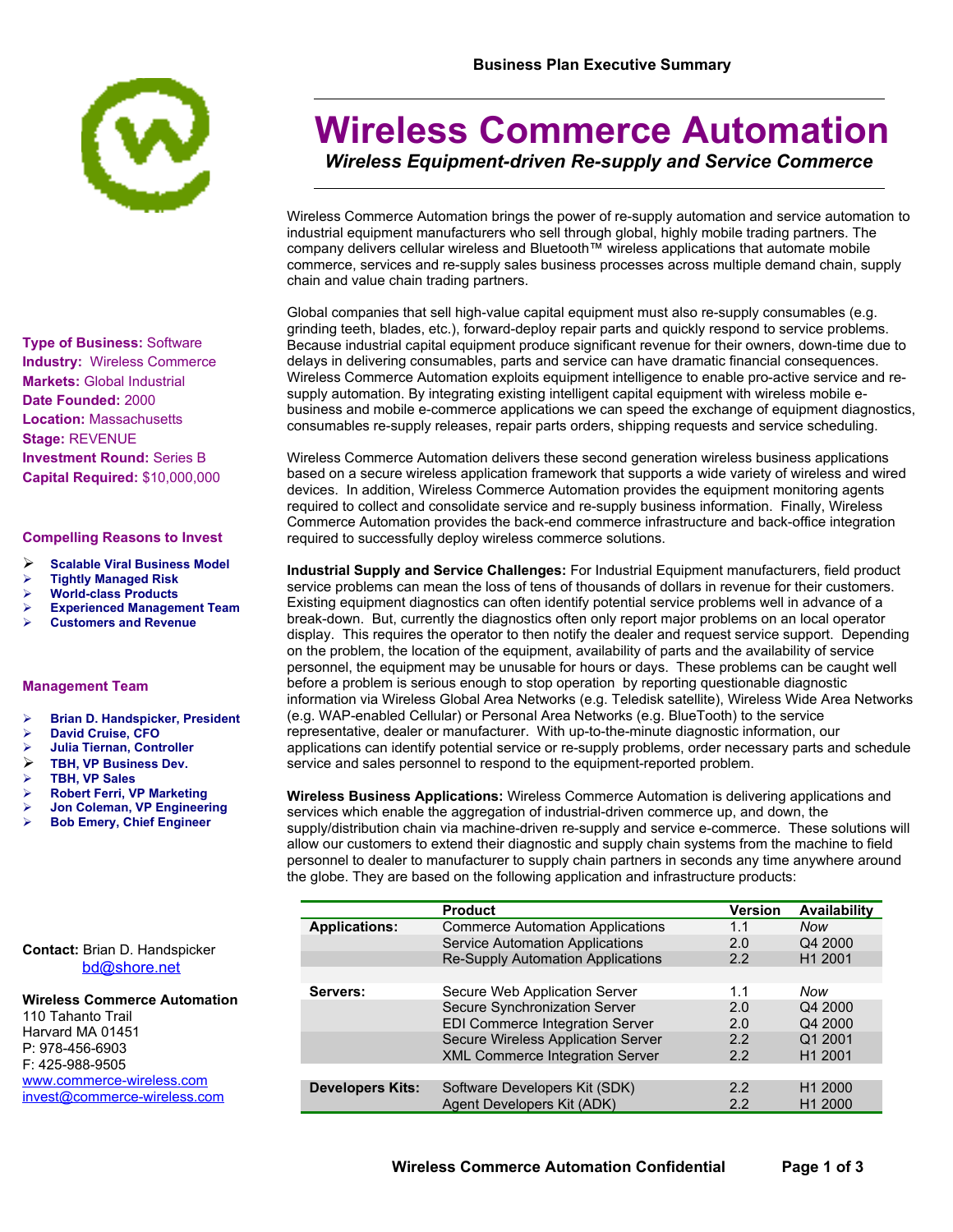## **Business Plan Executive Summary**

## **Product Highlights**

- **V1.1 Products Delivered**
- **V2.0 Schedule Q4 2000**
- **Three years in development**

#### **Based on commerce and management standards**

- EDI
- 
- *GCI* • *ebXML*
- $c$ *XML*
- *Rosettanet*
- *BizTalk*
- *OBI*
- *CPFR*
- *SNMP*
- 
- **Tested by Price/Waterhouse at HP Naperville Performance Center**

## **Sales Highlights**

- **First Customer: Caterpillar**
- **60 Qualified Sales Prospects**
- **\$135,000 revenue to date**
- **\$300,000 Q4 revenue projected**

## **Compelling Customer Value**

- **reduced equipment downtime**
- **improved deployment of consumable & repair parts**
- **reduced inventory costs**
- **improved control over service & resupply processes**
- **reduced overhead & field personnel costs**
- **increased revenue**
- **increased manufacturer's customer revenue**
- **increased manufacturer's customer loyalty**
- **increased manufacturer's customer satisfaction**

## **Competitive Advantages**

- **Business Knowledge**
- **Fully Integrated Solution**
- **Predefined Legacy Integration**
- **Vendor Independent**
- **Standards Compliant**
- **Globalized & Localizable**

## **Barriers to Entry**

- **Account Control**
- **Vertical Value-chain Control**
- **Distribution Channels Control Market Technology Control**
- **Market Mover Control**
- **Intellectual Property Control**

**Operating Status:** Wireless Commerce Automation has deployed its Commerce Automation and Sales Automation products with its first customer, a Fortune 50 construction heavy equipment

| <b>Prospect</b>            | %  | <b>Status</b> | <b>Close</b>      | Est \$K |
|----------------------------|----|---------------|-------------------|---------|
| Caterpillar - CRSS         |    | <b>Closed</b> |                   | 110     |
| "Medical ASP"              | 50 | <b>Fval</b>   | Q4 00             | 200     |
| "Plumbing ASP"             | 25 | Contact       | Q4 00             | 100     |
| $HP - Workstations$        | 30 | Eval          | Q1 01             | 500     |
| $UT - O$ tis               | 20 | Lead          | Q <sub>2</sub> 01 | 500     |
| <b>Caterpillar-Antares</b> | 20 | Lead          | Q301              | 500     |
| <b>Caterpillar-Service</b> | 20 | Lead          | Q4 01             | 1000    |

manufacturer. The deployment includes reseller catalogs for 56 construction tools manufacturers. Follow-on sales are possible to up to 125 trading

partners of this first customer, plus addition internal sales are expected over the coming year. In addition, a Fortune 50 computer manufacturer is evaluating use of the Sales Automation product. Finally, OEM prospects in wireless online services (medical) and commerce online services (insurance, plumbing supplies,

| <b>Heads Year-End</b>        | 2000 | 2001 | 2002 |
|------------------------------|------|------|------|
| <b>Administration</b>        |      | 10   | 13   |
| <b>Sales &amp; Marketing</b> | 6    | 13   | 28   |
| <b>Services</b>              |      | 10   | 15   |
| <b>Engineering</b>           | 13   | 16   | 28   |
| Total                        | 30   | 49   | 84   |

commerce broker) offer opportunities for ongoing license revenue streams. With initial revenue of \$135,000 and projections of \$500,000 Q4 2000, the company expects sales and service revenue to ramp to \$6 million by year end 2001 with a \$10 million run rate. The company has a seasoned management team supported by initial financial, marketing and engineering teams.

**Business Model:** Wireless Commerce Automation has a scalable revenue model that exploits exponential and viral capture of industrial vertical markets.By enabling machine-driven sales and service e-commerce we support aggregation of industrial sales up and down the supply/distribution chain. We enter these vertical markets through major "anchor accounts" which become beach-heads for entire supply/distribution chains. We attack these markets with a product strategy that enhances product value to current customers when the initial customer's trading partners also install Wireless Commerce Automation products. This provides the initial motivation for our anchor account customers to provide introductions. We follow-up with a sales strategy that rewards existing customers for introductions to and support closing sales to trading partners by providing discounts on follow-on licenses for each successful introduction. We derive significant follow-on revenue from equipment client licenses (the "razor blades" to our applications) and value-added subscription services to gain an annuity stream from each customer and secure effective account control.

**Market Analysis:** Targeting under-served markets, Wireless Commerce Automation is focused on the 245,000 company, \$800 billion Industrial Equipment market with an estimated IT spend of \$20+

| <b>Vertical Market</b>               | # Companies |
|--------------------------------------|-------------|
| <b>Industrial Equipment</b>          | 139.982     |
| Vehicle Equipment                    | 27.854      |
| <b>Electronics</b>                   | 44,169      |
| Aerospace & Defense                  | 4.876       |
| <b>Instrumentation &amp; Devices</b> | 28.287      |

billion. This market is 4 times larger than the high-tech sector on which our competition is focused. Wireless business applications are a rapidly developing, early market. Customers are recognizing that the leading enterprise software vendors do not have appropriate wireless solutions and this is creating a multi-billion dollar opportunity for vendors focused on wireless business applications.

**Competitive Analysis:** The wireless application industry is still in the very early stages of development, there is still little direct competition. However, as a hot investment space, we expect significant competition to develop over the next three years. To a lesser extent, existing enterpriseclass software vendors will attempt to transition their products to wireless. Without development tools, internal IT departments are not expected to compete for at least 3 years.

## **Investment Opportunity:** Wireless

Commerce Automation is seeking \$10 million to order exploit its leadership position and to capture a significant sh of the Wireless Business Application

|       | P&L                                | 2000   | 2001  | 2002 | 2003 | 2004 |
|-------|------------------------------------|--------|-------|------|------|------|
| iare  | <b>Total Sales</b>                 | .605   | 6.3   | 24.9 | 48.8 | 87.6 |
|       | <b>Total CoGS</b>                  | .612   | 1.4   | 2.7  | 3.9  | 4.5  |
|       | <b>Gross</b>                       | (.007) | 4.9   | 22.2 | 44.9 | 83.1 |
|       | <b>Operating</b>                   | 1.9    | 9.0   | 20.4 | 34.3 | 48.6 |
| ce Aı | <b>Expense</b><br><b>Operating</b> | (1.9)  | (4.1) | 1.8  | 10.6 | 34.5 |
|       | <b>Income</b><br><b>Net Income</b> | (1.3)  | (2.8) | 1.0  | 6.8  | 22.8 |

**Wireless Commer**